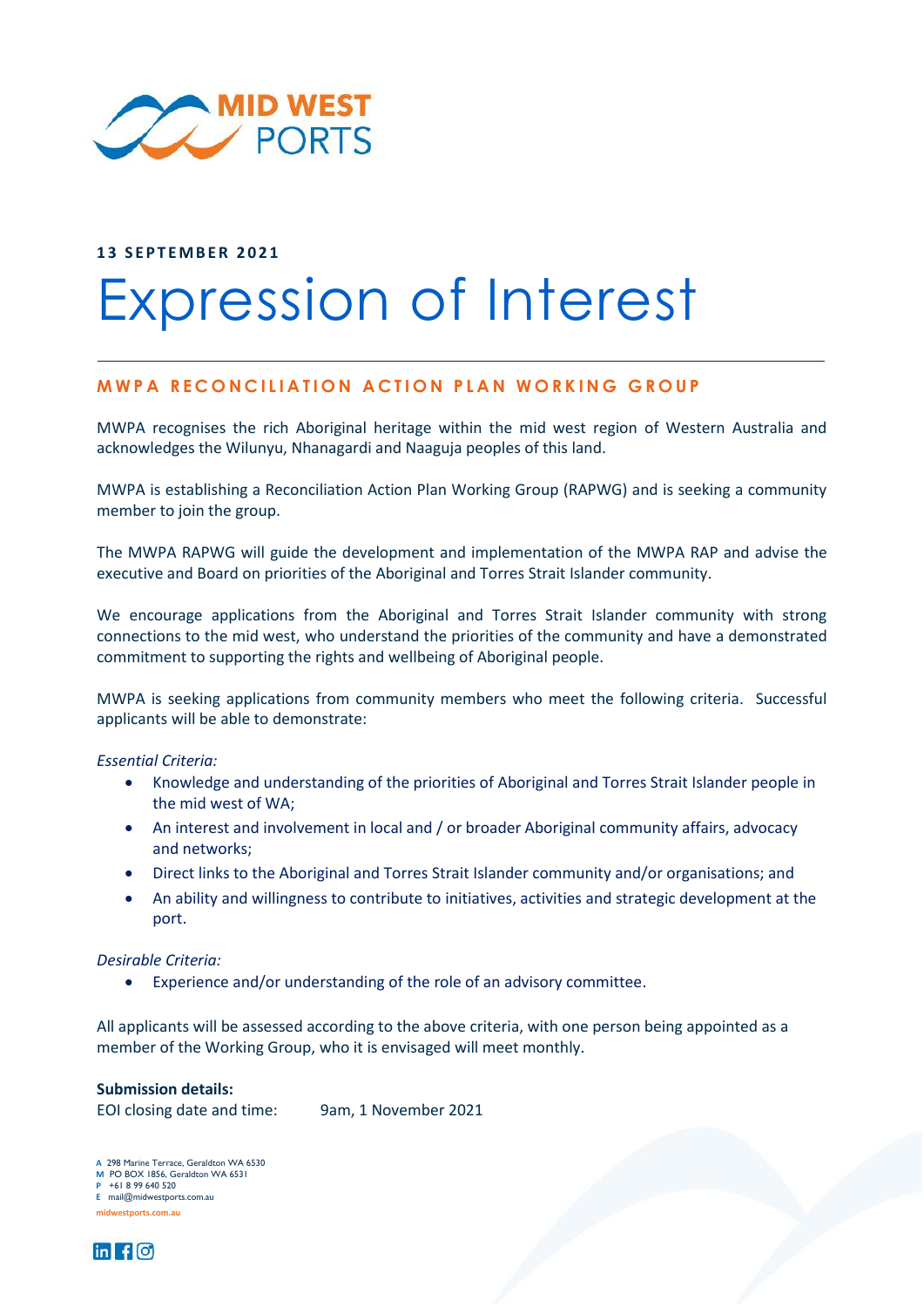

Submission details: Please submit your Expression of Interest (EOI) form to [communications@midwestports.com.au](mailto:communications@midwestports.com.au)

Information enquiries: Senior Communications Officer Carrie Young 9964 0528 carrie.young@midwestports.com.au

**A** 298 Marine Terrace, Geraldton WA 6530 **M** 298 Marine Terrace, Geraldton WA 65<br>**M** PO BOX 1856, Geraldton WA 6531<br>**P** +61 8 99 640 520 **E** mail@midwestports.com.au **midwestports.com.au**



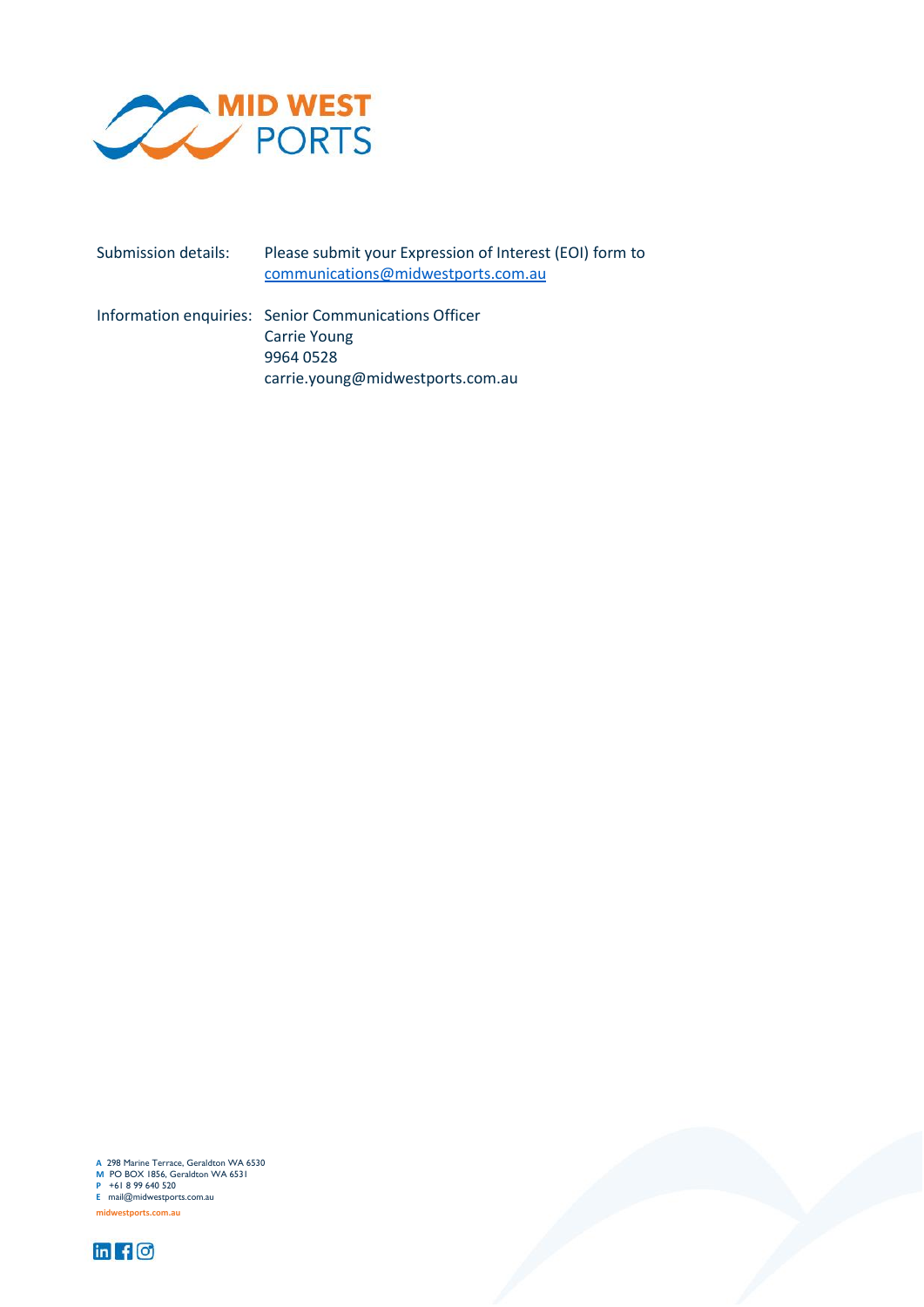

# Expression of Interest Form

# **MWPA RECONCILIATION ACTION PLAN WORKING GROUP (RAPWG)**

I would like to express my interest in being selected as a member of the Reconciliation Action Plan Working Group.

### **Personal Details:**

| Surname:                         |  |
|----------------------------------|--|
| First Name(s):                   |  |
| Organisation (if<br>applicable): |  |
| Address:                         |  |
| Mobile:                          |  |
| Telephone home:                  |  |
| Email:                           |  |

## **Essential Criteria:**

|    | Briefly outline why you<br>would like to be on the<br>RAPWG.                                                                                                                           |  |
|----|----------------------------------------------------------------------------------------------------------------------------------------------------------------------------------------|--|
| 2. | In thinking about the above<br>essential selection criteria,<br>what are the skills,<br>attributes, knowledge and<br>relevant experience that you<br>would contribute to the<br>RAPWG. |  |

**A** 298 Marine Terrace, Geraldton WA 6530 **A** 298 Marine Terrace, Geraldton WA<br>**M** PO BOX 1856, Geraldton WA 6531 **P** +61 8 99 640 520

**E** mail@midwestports.com.au

**midwestports.com.au**